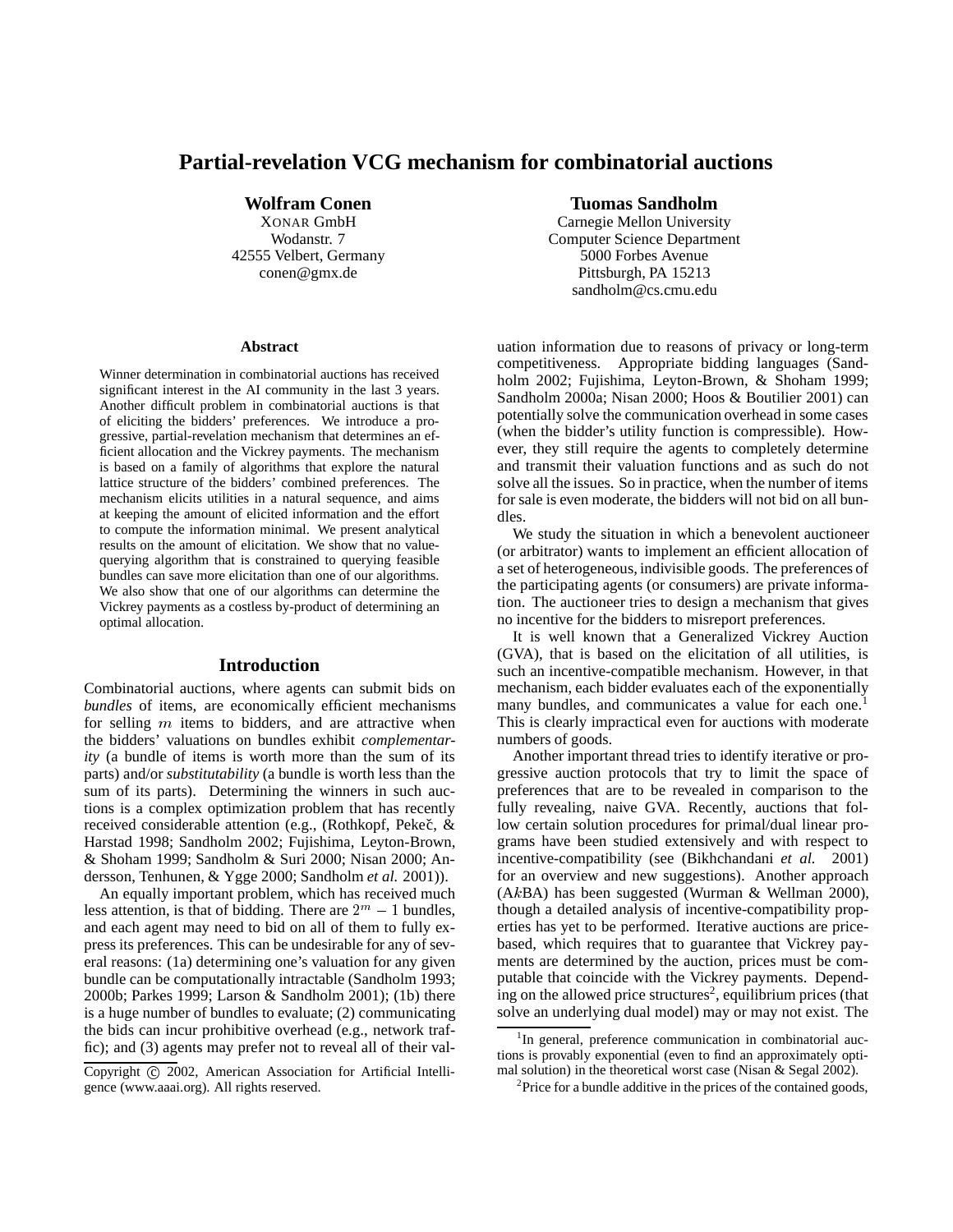existence depends on properties of preferences which will be considered either individually (e.g. submodularity) or, more general, with respect to the combination of agent types ("agents are substitutes", (Bikhchandani & Ostroy 2001)). The allowed price structure will also influence the applicability of the suggested mechanisms. For example, the unconstrained anonymous prices used in AkBA, see (Wurman & Wellman 2000), may require an enforcement of the condition that each agent is only allowed to purchase one bundle in one transaction (at the price quoted for that bundle and not, for example, in two transactions as may seem attractive if the sum of prices for sub-bundles is below the quoted price). Similar considerations are necessary for the unconstrained non-linear (and non-anonymous) prices used in auctions based on and extending the work of Bikhchandani et. al (see, for example, (Bikhchandani & Ostroy 2001; Parkes & Ungar 2000a; 2000b; Bikhchandani *et al.* 2001)).

We develop a partially-revealing, direct mechanism that does not exhibit the disadvantages of a GVA. It may save bidders from specifying or considering valuations for every bundle and, with respect to the existence of a protocol that establishes an incentive-compatible outcome and with respect to the burden put on necessary communication between consumers and auctioneer and computation of valuations on the side of the consumers, it exhibits certain limit properties that may allow to compare its attractiveness to those of iterative auctions in the general setting.

The basic idea is as follows: preferences can be elicited in a natural sequence, from most preferred towards least preferred. Combinations of individual preferences determine collections of preferred bundles. The individual preferences induce a partial *dominance* order on these collections. This relation can be exploited to guide a search for the best feasible collection through the space of infeasible collections with higher aggregated valuation.

We will present two algorithms to compute efficient allocations and an extension to determine Vickrey payments without requiring additional information. An efficient, incentive-compatible mechanism based on these algorithms will be described. We will consider aspects of the optimality of the algorithms and derive two results that bound the informational requirements for a certain class of algorithms.

## **The model**

Our basic setting extends the concepts introduced in (Conen & Sandholm 2001). We consider a combinational economy consisting of *n* consumers,  $N = \{1, \ldots, n\}$ , a seller 0, and m goods,  $\Omega = \{1, \ldots, m\}$ . Each consumer  $i \in N$  has utility over bundles, given by a function  $u_i : 2^{\Omega} \to \mathbb{Q}_0^+$ , where  $u_i(\emptyset)=0$ . (For now, we will neither assume quasi-linearity nor monotony, because our first result does not rely on such assumptions.) The seller has all the goods; the consumers

own none of them. We will neglect the seller for now. If the seller has reservation values (for bundles), he can be modeled as an additional consumer.

It is well known that an agent's preferences can be represented by a utility function only if the preference order is *rational*, that is, the preference order over alternatives is transitive and defined on all pairs of alternatives (equal preference between alternatives is fine). This preference order induces a rank function as follows.

**Definition 1 (Rank function, Inverted Rank function).** *Let* R *be the set of the first* 2m *natural numbers,*  $\{1,\ldots,2^m\}$ . Let, for every agent *i*, the rational preference order  $\sum_i$  be defined over  $2^{\Omega}$ . A bijective function  $R_i : 2^{\Omega} \rightarrow R$  *will be called the* rank function for agent *i if it assigns a unique value (*rank*) to each bundle, such that, for* every pair  $x, y \subseteq \Omega$  of bundles with  $x \succ_i y$ ,  $R_i(x) < R_i(y)$ *holds. The inverse*  $R_i^{-1}$  *of*  $R_i$  gives the bundle that corre*sponds to a rank.*

**Proposition 2.** *A rank function and its inverse exist for every rational preference relation.*

A rank function is not necessarily unique. Indifferences in the preference order are arbitrarily resolved in the above definition, as the following example demonstrates.

**Example 1.** *Let the set of goods be*  $\Omega = \{A, B\}$  *and let the*<br>*preference order of agent i be*<br> $\succsim_{\alpha}: \{AB\} \succ \{A\} \sim \{B\} \succ \{\emptyset\}.$ *preference order of agent* i *be*

$$
\succsim_{i}: \{AB\} \succ \{A\} \sim \{B\} \succ \{\emptyset\}.
$$

*Only the following bijective functions are rank functions:*

he following bijective functions are rank functions:<br>  $R_i^1: \{AB\} \rightarrow 1, \{A\} \rightarrow 2, \{B\} \rightarrow 3, \{\emptyset\} \rightarrow 4$  $R_1^2$ : {AB}  $\rightarrow 1$ , {B}  $\rightarrow 2$ , {A}  $\rightarrow 3$ , {0}  $\rightarrow 4$  $:\{AB\} \rightarrow 1, \{A\} \rightarrow 2, \{B\} \rightarrow 3, \{\emptyset\} \rightarrow 4$ <br> $:\{AB\} \rightarrow 1, \{B\} \rightarrow 2, \{A\} \rightarrow 3, \{\emptyset\} \rightarrow 4$ 

Now, a combination of ranks of the agents can be viewed as representing a potential solution to the allocation problem at hand. Some of these potential solutions are invalid, though. The others determine *allocations*.

**Definition 3 (Combination of Ranks).** Let C be the set of<br>  $\mathbb{R}^d$  **Definition 3 (Combination of Ranks).** Let C be the set of all possible n-ary tuples over R, that is  $C = R \times \cdots \times R$  . An *element*  $c \in C$ ,  $c = (r_1, \ldots, r_n)$  *will be called* combination of ranks*. (If, for every position* i *of* c*, the corresponding*  $function R_i^{-1}$  *is applied, a* collection of bundles,  $b^c$ , will be *obtained.)*

**Definition 4 (Feasible Combination).** *A combination* c *of ranks is* feasible *if no item is allocated more than once. Formally, a combination* c *of ranks is feasible if the corresponding collection* b <sup>c</sup> *of bundles is a partition of a (not necessarily proper) subset of . A feasible combination determines an allocation*  $X^c$  *with*  $X_i = b^c[i], i = 1, \ldots, n$  *and the* seller keeps the item set  $X_0 = \Omega/\bigcup_i b^c[i].$  Here,  $[i]$  denotes *the i'th element of a tuple.*

**Definition 5 (Dominance of Rank Combinations).** *A bi*the *i'th element of a tuple.*<br>**Definition 5 (Dominance of Ran**<br>nary relation  $\succeq \subseteq C \times C$  will be *nary relation*  $\succeq \subseteq C \times C$  *will be called a dominance rela*tion *if, for all*  $x, y \in C$ *,*  $(x, y) \in \Sigma$  *if and only if*  $x[i] \le y[i]$ *for all*  $i \in N$ *.* 

**Proposition 6 (Rank Lattice).**  $\succeq$  *is a* partial order *and* C *forms a complete lattice with respect to*  $\succeq$  *with*  $lub(C)$  =  $(n, \ldots, n)$  and  $glb(C) = (1, \ldots, 1)$ .

unconstrained, non-linear prices for every bundle, coherent prices for bundles (the price for a bundle may not exceed the sum of prices of the bundles in any partition of the bundle, the prices for super bundles of the bundles in the supported allocation are additive); anonymous prices, different prices for the set of buyers and the set of sellers, different prices for each individual.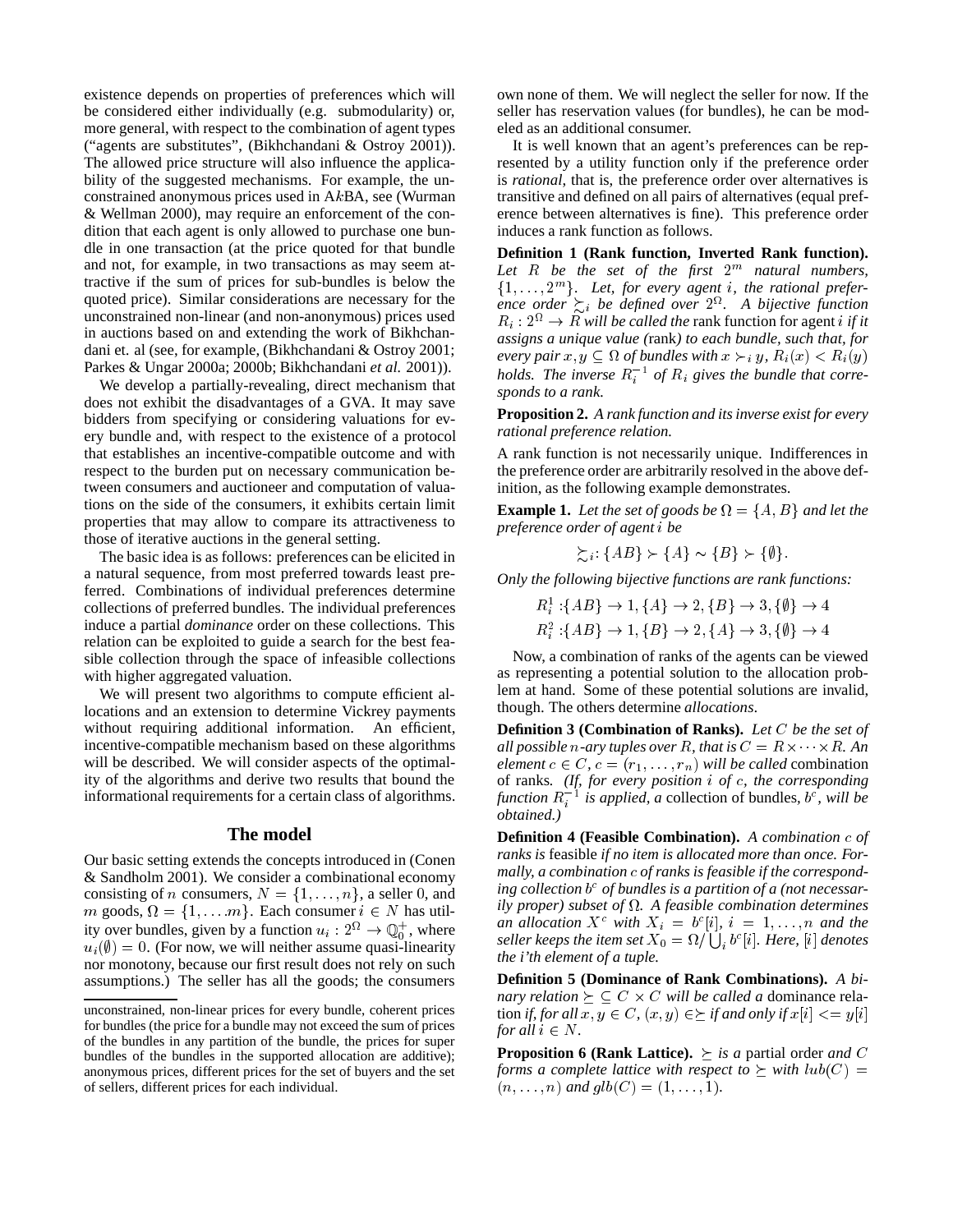The observation exploited by the following algorithms is that a combination that is feasible and not dominated by any other feasible combination will be Pareto-efficient. In addition, if the context is that of transferable utility, the welfaremaximizing allocation will be among these feasible Paretoefficient combinations. The following algorithms will search the space of combinations (including infeasible ones) to determine the efficient allocations.

#### **Efficient allocations**

The first algorithm finds all Pareto-efficient allocations. We proposed it in (Conen & Sandholm 2001); we restate it here because we will use it to prove a bound on the number of valuations of combinations that are necessary to determine a welfare-maximizing allocation.

*Algorithm* **PAR (Pareto optimal)**:

(1) OPEN =  $[(1, \ldots, 1)]$ 

(3) **while** OPEN  $\neq$   $\parallel$  **do** 

(4)  $Remove(c, \overline{O}PEN);$  SUC =  $suc(c)^3$ 

(5) **if** *Feasible(c)* **then**

(4) Remove(c,  $OPEN$ ); SUC = suc(c)<sup>3</sup><br>(5) **if** Feasible(c) **then**<br>(6)  $PAR = PAR \cup \{c\}$ ; Remove(SUC, OPEN)

(7) **else foreach**  $n \in \text{SUC}$  **do** 

- (8) **if**  $n \notin \text{OPEN}$  and *Undominated*(n, *PAR*)
- (9) **then**  $Append(n, OPEN)$

**Proposition 7.** *The algorithm* **PAR** *determines the set of all Pareto-efficient allocations if the utility functions are injective (that is, no agent is indifferent between any two bundles).*<sup>4</sup>

The second algorithm (family) determines a welfaremaximizing allocation (with respect to reported utilities). It assumes a setting with transferable utility (and makes the usual assumption that utility functions are quasi-linear in money). The algorithm is an improved version of an algorithm that we developed earlier (Conen & Sandholm 2001). Unlike the earlier version, this algorithm does not assume unique utilities.

#### *Algorithm* **EBF (Efficient Best First)**:

(1) OPEN = { $(1,...,1)$ };

(2) **loop**

- (3) **if**  $|OPEN| = 1$  **then**  $c =$  combination in OPEN **else** Determine  $M = \{k \in OPEN | v(k) = \max_{d \in OPEN} v(d)\}.$ **if**  $|M| \geq 1 \wedge \exists d \in M$  with *Feasible(d)* **then return** d **else** Choose  $c \in M$  such that no  $d \in M$  exists with  $d \succ c$ ;
- OPEN = OPEN \{ $c$ }.
- (4) **if** *Feasible(c)* **then return** c
- (5)  $SUC = succ(c)$
- (6) **foreach**  $n \in \text{SUC}$  **do**

**if**  $n \notin$  OPEN **then** OPEN = OPEN  $\cup \{n\}$ 

 $^3$ suc(c) determines the immediate successors of c, { $d \in C$  |  $^{\text{equ}}$  $\exists j$  with  $d[j] = c[j] + 1$  and  $d[i] = c[i] \ \forall i \neq j$ .

 ${}^{4}$ If the utility functions are not injective, the algorithm determines a subset of the Pareto-efficient allocations. Furthermore, (even in the non-injective case), the set of solutions found includes a welfare-maximizing allocation (whenever " welfaremaximizing" is defined in a transferable utility context).

**Proposition 8.** *Any* **EBF** *algorithm determines an efficient (that is, welfare-maximizing) allocation.*

## **Optimality considerations**

The problem is to chose an allocation  $X = (X_1, \ldots, X_n)$ with  $\bigcup_{i \in N} X_i \subseteq \Omega$  and  $\bigcap_{i \in N} X_i = \emptyset$  so as to maximize social welfare,  $\sum u_i(X_i)$ . Problem instances will be called *economies*  $(\Omega; u_1, \ldots, u_n)$ .

**Definition 9.** *An algorithm is* admissible*, if it determines an efficient (that is, welfare-maximizing), feasible combination for every problem instance. This combination is called a* solution combination*.*

As we have already seen, **EBF** is admissible. Also, **PAR** can easily be turned into an admissible algorithm by comparing the value of all the determined Pareto-optimal allocations and picking a maximizing one. We will refer to this variant of **PAR** as **MPAR** (maximizing PAR). Both algorithms make use of bundle information ("What is your  $k$ 'th ranked bundle?") and value information ("What is your valuation for bundle  $X$ ?"). We will now study questions related to optimal use of this information. Roughly, an algorithm (or a family of algorithms) will be considered (weakly) optimal with respect to certain kind of information, if no admissible and "similarly informed" algorithm requires less information for every problem instance. We will show that **EBF** (resp. **MPAR**) are limiting cases for the use of bundle (resp. value) information.

We assume that a valuation function  $v : C \to \mathbb{Q}$  is available that can be used to determine the aggregated utility of every possible combination (note that for all  $a, b$  with  $(a, b) \in \Sigma$ ,  $v(a) > v(b)$  holds). There is also a feasibility function  $f: C \to \{T, F\}$ , which allows one to check for every combination in the lattice, whether the combination is feasible (T) or infeasible (F). Further information is not available. Additionally, a successor function is available to determine the next unvisited direct successors of a combination. All of these functions will be considered elementary (with unit costs).

In addition, every algorithm will have to determine a set of combinations to start with; inserting a combination into this set is considered to be an elementary operation. Combinations that are an element of the initial set or that have been "created" as successor by applying (possibly iteratively) the successor function, will be called *visited* combinations. Only visited combinations can be valued or checked for feasibility.

**Definition 10.** *An algorithm is* admissibly equipped *if only the above mentioned elementary operations are used to obtain lattice-related information.*

**EBF** is admissibly equipped. However, as given above, **EBF** is not deterministic–it chooses a combination among a set of equally valued combinations arbitrarily in step (3). In effect, **EBF** determines a family of **EBF** algorithms differing in the choice (or *tie breaking*) rule. It is clear that different tie breaking rules may lead to differently efficient (with respect to utilization of information) solution paths.

Now, can some deterministic algorithm search the lattice more efficiently than **EBF** algorithms?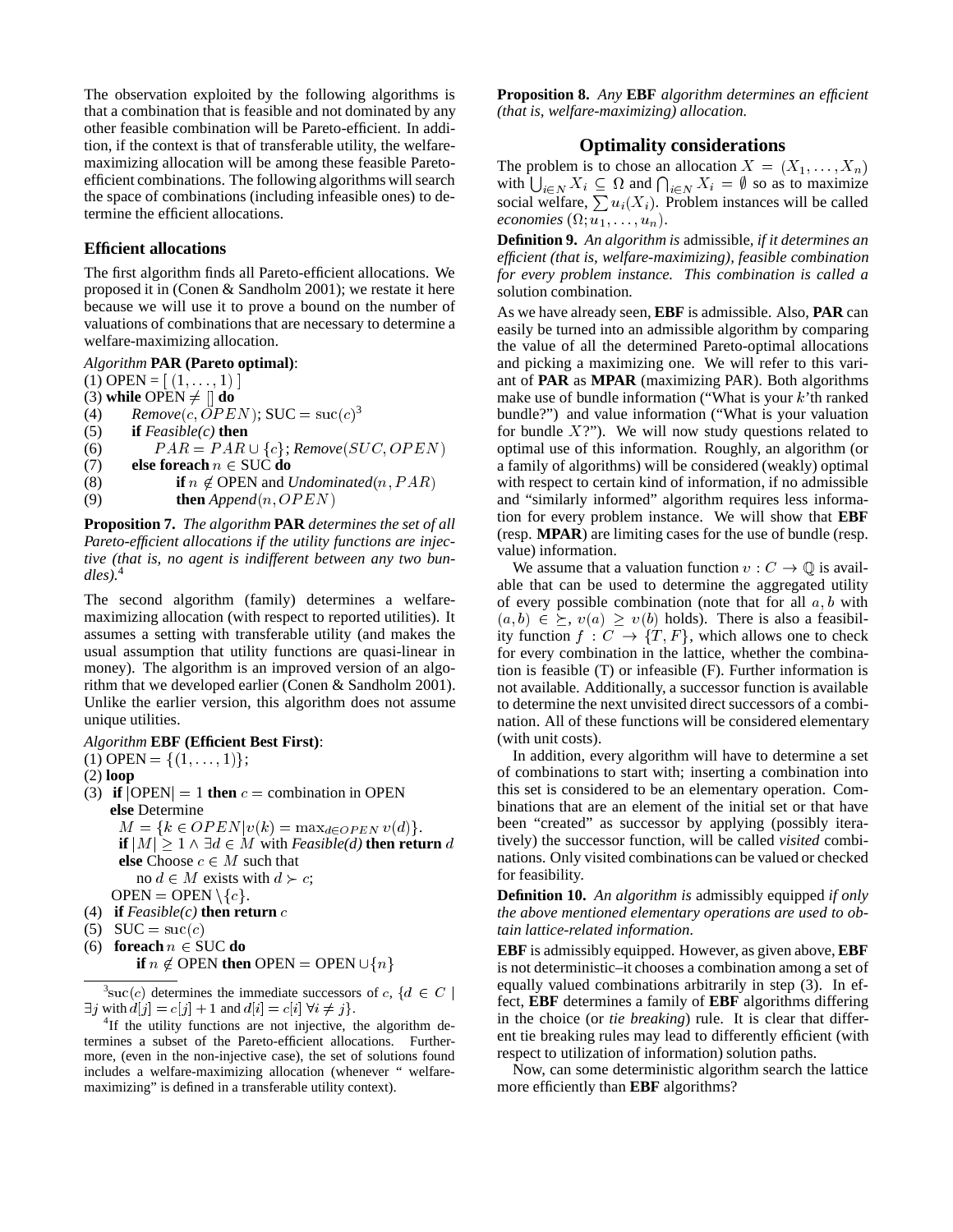#### **Costs of feasibility checking**

**Theorem 11 (Efficiency of Feasibility Checking).** *There is no admissible, admissibly equipped and deterministic algorithm* **A** *which requires fewer feasibility checks for every problem instance than every algorithm of the* **EBF** *family.*

The proof uses the following propositions (whose proofs we omit due to limited space).

**Proposition 12.** *Let* <sup>l</sup> *be a solution combination that has been determined by an arbitrary* **EBF** *algorithm. Let* k *be a combination with*  $v(k) > v(l)$ *. Then, any admissible, admissibly equipped and deterministic algorithms* A *must check the feasibility of* k*.*

**Proposition 13.** *No* **EBF** *algorithm* **B** *checks a combination* k *for feasibility which has a lower value than the solution combination* l *that* **B***will determine.*

#### **Proposition 14.**

*(a) Every* **EBF** *algorithm checks* precisely one *feasible combination for feasibility.*

*(b) Every admissible, admissibly equipped and deterministic algorithm checks* at least *one feasible combination for feasibility.*

Now, let  $l$  be a solution combination that has been found by an **EBF** algorithm. The theorem holds for every problem instance that does not imply the existence of an infeasible combination with the same value as l. If no such combination exists, **A** has to check *at least* all infeasible combinations with a value larger then  $v(l)$  (which is precisely the number of checks that any **EBF** algorithm will perform).

Note that from the non-injectivity of the valuations of the combinations, it follows that **EBF** algorithms may check infeasible combinations (for feasibility) that have the same value as the solution combination. There are even problem instances where *all* **EBF** algorithms will have to perform such checks. One such instance is shown in Fig. 1.



Figure 1: *Part of a lattice that will give any* **EBF** *instance reason to check at least one combination for feasibility that has a value that equals the value of the solution (these are the combinations in the emphasized region).*

In this case, it might be possible that an algorithm **A** performs fewer feasibility checks than any **EBF** algorithm – therefore, the above theorem cannot be formulated more tightly.<sup>5</sup>

We will now turn our attention to the **MPAR** algorithm that allows us to formulate some results with respect to the costs of valuating combinations.

**Theorem 15.** *No admissible, admissibly equipped and deterministic algorithm that calls the valuation function for feasible combinations only will require fewer calls than the* **MPAR** *algorithm.*

The worst case for the **MPAR** algorithm will occur if all feasible allocations that distribute all goods to the consumers are Pareto-optimal. This is the case if all utilities for goods are equal and utilities for bundles are additive, that is  $u_i({x}) = c$  for some  $c \in \mathbb{Q}_0^+$  and all  $x \in \Omega$ ,  $u_i(\emptyset) = 0$ , goods are equal and utilities for bundles are additive, that is  $u_i({x}) = c$  for some  $c \in \mathbb{Q}_0^+$  and all  $x \in \Omega$ ,  $u_i(\emptyset) = 0$ , and  $u_i(z) = \sum_{x \in z} u_i({x}) = |z| * c$  for all  $z \subseteq \Omega$ ,  $z \neq \emptyset$ , and  $u_i(z) = \sum_{x \in z} u_i({x}) = |z| * c$  for all  $z \subseteq \Omega, z \neq \emptyset$ ,<br>  $i \in N$ . It is immediate that every fully distributive allocation leads to the same welfare  $W = |\Omega| * c = m * c$ . Now, the number of combinations to be valued is the number of allocations that distribute all goods to the customers $6$  which is equal to counting the possibilities to distribute  $m$  objects to *n* buckets without further restriction, that is  $n^m$ . So:

**Proposition 16. MPAR** *requires at most*  $n^m$  calls to the *valuation function. By the above theorem, this extends to all admissible and admissibly equipped algorithms that are restricted to call the valuation function for feasible combinations only.*

The version of **PAR** that we gave above will determine the set of all Pareto-optimal allocations that are undominated with respect to the chosen ranking. Assume that we have 2 goods, 2 agents and the following utilities  $u_x(A) = u_x(B) = 3$ ,  $u_x(AB) = 6$ ,  $x \in \{1,2\}$  and the ranks  $r_1(A) = 1, r_1(B) = 2, r_1(AB) = 3, r_1(\emptyset) = 4,$  $r_2(B) = 1, r_2(A) = 2, r_2(AB) = 3, r_2(\emptyset) = 4.$  Then, **PAR** only generates the feasible rank combination  $(1, 1)$ representing an efficient allocation  $({A}, {B})$ . However, with an unfortunate ordering, more work would have to be done:  $r_1(AB) = 1, r_1(A) = 2, r_1(B) = 3, r_1(\emptyset) = 4$  $r_2(AB)=1, r_2(A)=2, r_2(B)=3, r_2(\emptyset)=4$  would generate  $(1, 4), (4, 1), (2, 3)$  and  $(3, 2)$ .<sup>7</sup> So, the above bound is not sharp but depends on the chosen order of ranks that may vary within each class of individual ranks that map to bundles with equal valuations. The worst case corresponds to the number of combinations in the middle layer of the lattice, see Fig. 2.

With respect to the **EBF** family of algorithms, intuitively a worst case with respect to the number of required valuations would occur if all infeasible combinations would have a higher value than the best feasible combination. This, of course, cannot happen in the considered setting. Instead we have to consider the maximal amount of infeasible combinations that are at least as valuable as the best allocation and are undominated by feasible allocations. This number is  $(2^{mn} - n^m)/2$  in the above example and generally.<sup>8</sup>

<sup>&</sup>lt;sup>5</sup>It is, however, straightforward to give a version of the algorithm that works with equivalence classes of ranks instead of "linearizing" the partial order of the preferences. This allows one to consider all equally valuable combinations at the same time in the selection step. It would, however, make the presentation more awkward.

<sup>&</sup>lt;sup>6</sup>We could extend this to all allocations that include the arbitrator as well and set  $c$  to  $0$ . However, with monotonous preferences, the arbitrator can be excluded from consideration.

<sup>&</sup>lt;sup>7</sup>Requiring agents to rank bundles with equal value from small to large can be beneficial.

<sup>&</sup>lt;sup>8</sup>In the particular example, all valuation information is elicited.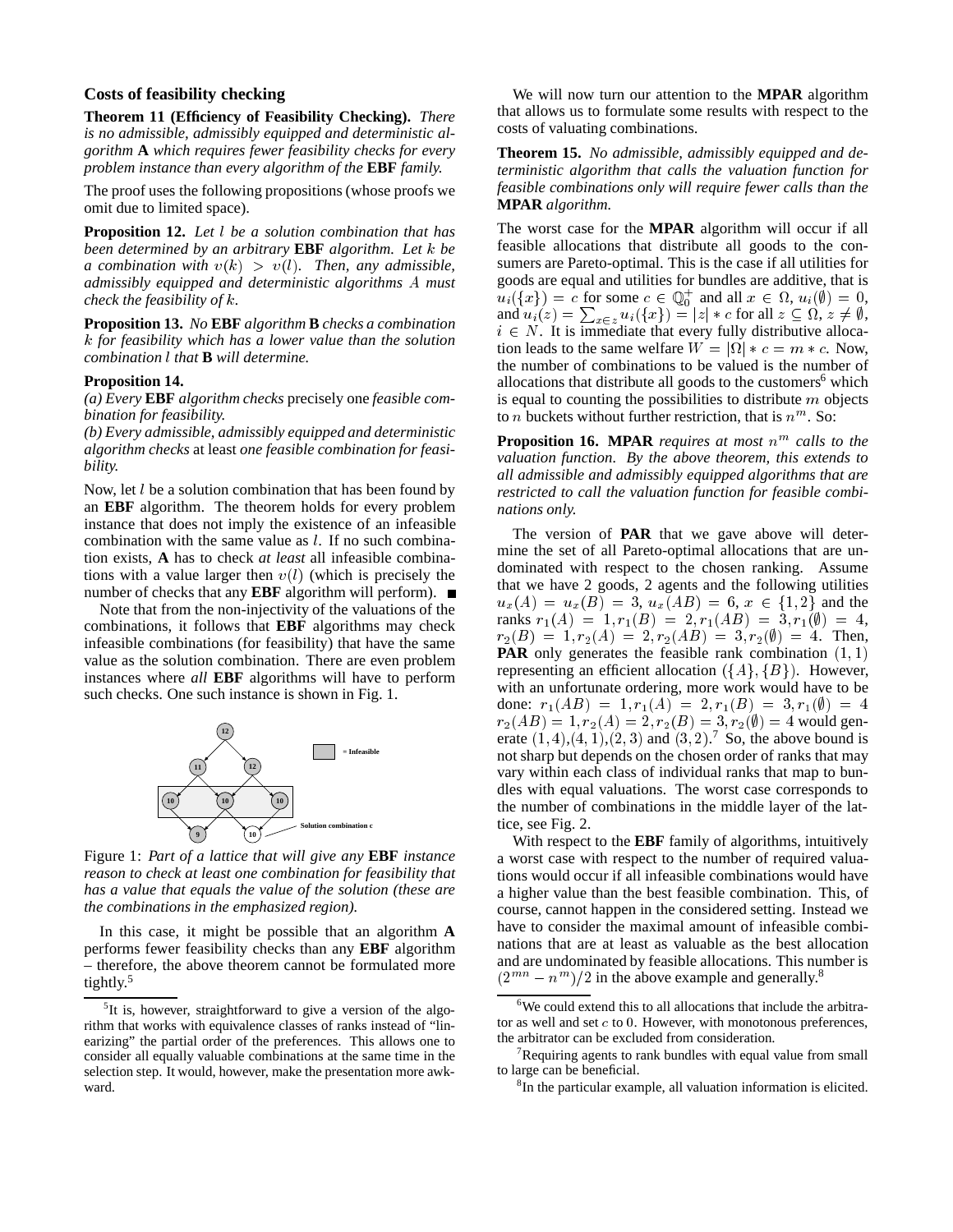

Figure 2: *A worst case: All feasible, Pareto-optimal combinations have the same value. The number of undominated Pareto-optimal combinations cannot be larger than in the example. If in the upper part of the lattice such a combination could be found, at least two of the combinations in the middle layer would be dominated. By symmetry, moving undominated combinations into the lower part will lead to fewer undominated combinations as well.*

**Proposition 17.** *Any* **EBF** *algorithm requires at most*  $\frac{2^{mn}-n^m}{2} + 1$  *calls to the valuation function.* 

#### **Vickrey payments**

Recall that the Vickrey payment of an agent i reflects the effect of her participation in an economy  $E$ : a consumer i will pay an amount equal to the utility that the other consumers will loose due to the participation of  $i$ , that is

$$
t(i) = V(E_{-i}) - \sum_{j \in N, j \neq i} u_j(X_j)
$$

where  $E_{-i}$  is the economy E without i and  $V(E_{-i})$  is the utility that can be realized implementing a welfaremaximizing allocation for  $E_{-i}$ .

We will now assume that an execution of an **EBF** algorithm has determined an efficient allocation X for an economy  $E$ .

**Theorem 18.** *No valuation information in addition to the information already obtained by* **EBF** *is necessary to determine the Vickrey payments.*

*Proof.* We assume that *n* is the solution combination that was found by the algorithm and that it represents  $X$ .(a) First, note that valuation information for all combinations with higher value than  $n$  have been obtained already. (b) Now assume that consumer  $i$  will be removed from the allocation  $X = (X_1, \ldots, X_i, \ldots, X_n)$ . The value  $V(X^{-X_i})$  of the reduced allocation  $X^{-X_i}$  is a lower bound for the maximal value that can be obtained from allocating the goods in  $\Omega$ to the agents in the remaining set of consumers,  $N^{-i}$  (and determines the second term in the equation for the Vickrey payment of i without requiring any additional information). Now assume that a reduced  $(n - 1)$ -ary allocation  $Y^{-i} = (Y_1, \ldots, Y_n)$  (leaving out the agent *i* resp. its index) can be found with a value that exceeds  $V(X - \hat{X_i})$ . Further assume that additional valuation information would be required. Then a combination  $c = (Y_1, \ldots, X_i, \ldots, Y_n)$  could

be constructed that would have a higher value than  $X$  and that would have required additional valuation information to determine its value, thus contradicting (a). П

It is now clear that all required valuation information has already been determined.<sup>9</sup> A consequence of the arguments for (b) is that the partial combinations which solve the restricted allocation problem optimally are part of the already visited combinations. This allows one to extend **EBF** straightforwardly to keep track of the best allocation for each subset of N with  $n - 1$  elements visited so far (an implementation is straightforward). After the execution of such an extended **EBF** algorithm, Vickrey payments can be determined immediately from the collected maximum valuations and the efficient allocation. From the argumentation above, it follows immediately that

**Proposition 19.** *An* **EBF** *algorithm, extended as described above, determines an efficient allocation and corresponding Vickrey payments.*

The results obtained on the costs can be carried over to extended **EBF** algorithms. The result above shows that, in the context of admissibly equipped algorithms, the complexity of the determination of Vickrey payments is directly tied to the complexity of the determination of an efficient allocation. In other words: If it is possible to determine (with an **EBF** algorithm) an efficient allocation with a tractable amount of computation (implying also that only a tractable amount of information is required if latency is neglected), it is also possible to tractably compute the Vickrey payments.

#### **The mechanism**

most preferred towards less preferred.<sup>11</sup> To outline a mechanism that is based on the extended **EBF** algorithm, a set of allowed questions, a data structure to store retrieved information and a policy to generate questions are fixed. To fulfill the informational needs of the underlying algorithm, the following two questions will be allowed: (1) *give me the bundle with the next higher rank number* (that is the next weakly less preferred bundle), (2) give me your valuation for bundle  $x$ . We assume that all participants know the underlying set of goods. The consumers will consider the first rank question as the start of the mechanism and will answer it with their most preferred bundle (with rank 1). The arbitrator is considered to be trustworthy<sup>10</sup>. In the end, the arbitrator will announce the computed pair  $(X_i, t(i))$  to each agent i. Note that the questions allow only for a rather natural sequence of bundle questions–from

If we assume a trivial, binary encoding of the  $n * 2^m$  values from  $\mathbb{Q}_0^+$  and restrict their size to a reasonable constant  $k$ ,  $n * 2^m \log_2 k$  be bits of information are required in the worst case.

<sup>&</sup>lt;sup>9</sup>If the initial combination is feasible and, consequently, no valuation information is available, the Vickrey payments are <sup>0</sup> (every agent receives her most preferred bundle)–therefore no valuation information is necessary to determine Vickrey payments.

<sup>&</sup>lt;sup>10</sup>An independent institution may assess the trustworthiness of the arbitrator by sampling the sent messages

 $11$ If the potentially exponential space requirement of the algorithm does not allow one to keep track of all received bundle and value information, polynomial space versions of the algorithm can be used (adapted to, e.g., iterative deepening, see (Zhang & Korf 1995)), requiring that sequences of questions are repeated.